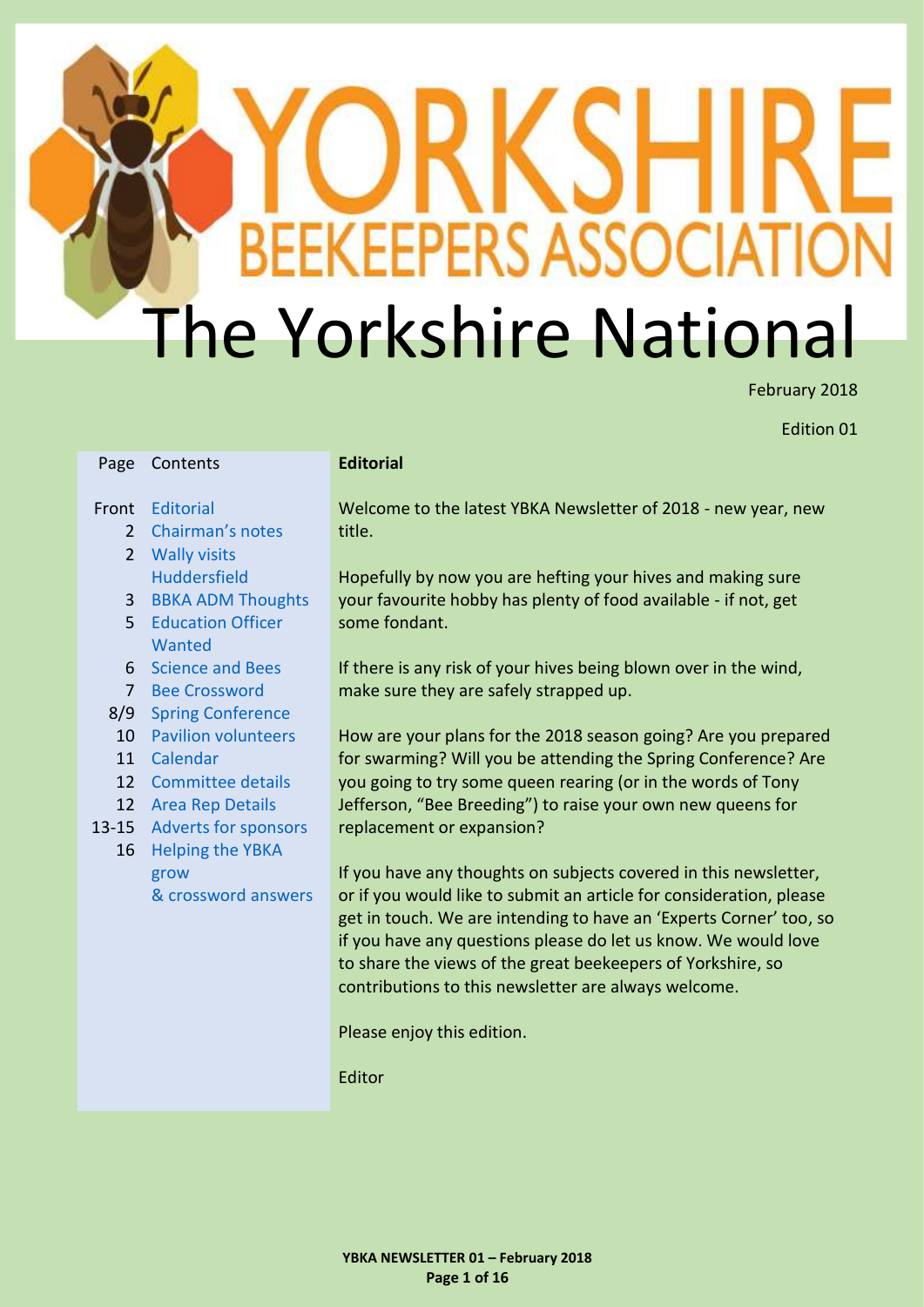#### <span id="page-1-0"></span>**Chairman's Notes**

It doesn't seem that long ago since we tucked up our bees for winter and now we are eagerly, or anxiously, waiting for that first sighting of them leaving the hive.

Here on the Pennines it has been -4 degrees for several days and plenty of snow showers so I am not expecting Spring to appear any time soon.

When it does I expect that it will be full steam ahead for us all as we take up the beekeeping reins for another season whilst at the same time promising ourselves to learn by last year's mistakes.

I am pleased that we now have Chris Barlow as our new editor of the newsletter and hope that our 1600+ membership can contribute some articles so that we can make the future editions a success.

Finally, I am looking forward to meeting many of you at our annual Spring Conference on Saturday 24 March and myself and members of the GPC are happy to discuss any matters that you wish to raise.

Phil Gee

YBKA Chairman

#### <span id="page-1-1"></span>**Wally Shaw Visits Huddersfield 1st February 2018**

One of the roles as Secretary of a BKA is to book the guests for our winter speaker programme, and during a HDBKA Committee meeting in late summer I asked those present for ideas for speakers the following year. "Let's go for Wally!" our optimistic bunch announced. "OK, I'll give it a

go" I promised meekly wondering how I was to persuade one of Britain's most iconic beekeepers to travel 230 miles in the depths of winter to chat to our merry bunch of Yorkshire lads and lasses. I got in touch with Wally and after much flattery and allurement, Wally gladly agreed to come!

Wally wavered his speaker's fee in exchange for a donation to "Bees Abroad" and after offering some irresistible prizes on the night, we raised £140 for the charity. Thanks to all of you who purchased a ticket. The top prize of a Maisemore Poly Nuc, Super & Feeder was won by Chris Hardy, Chair of Airedale BKA.





**YBKA NEWSLETTER 01 – February 2018 Page 2 of 16**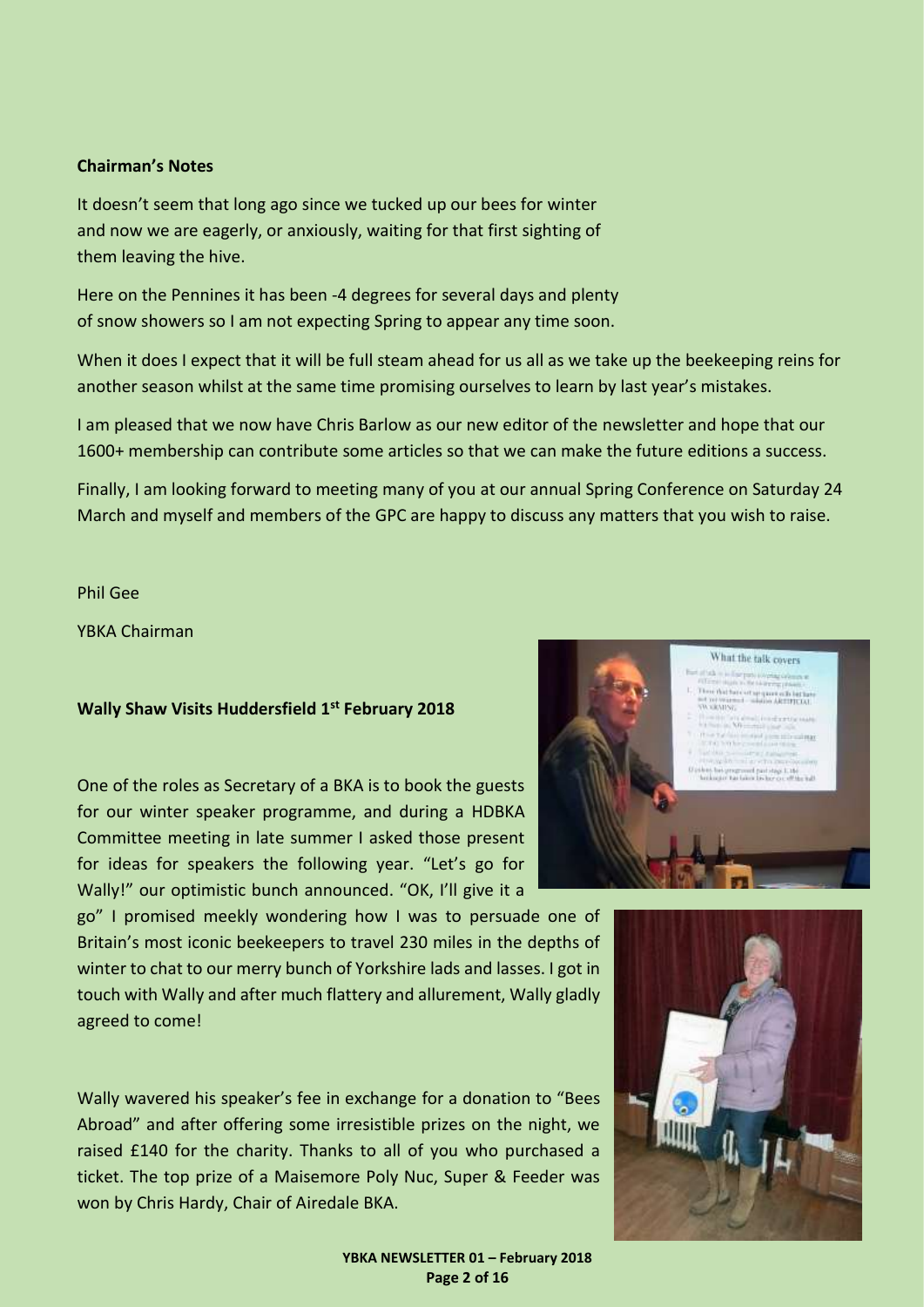We had a great mixture of BKAs attending, including members from Huddersfield, Halifax, Wakefield, Airedale, Barnsley and Leeds along with Northern Bee Books who were there to sell a wide selection of publications, including Wally's titles. I was lucky enough to have my copies signed by the man himself!

All in all, a wonderful evening's entertainment, a brilliant and educational talk by Wally and just as important, a chance to meet and greet members from our local beekeeping community, I hope this will encourage further events with our beekeeping neighbours!

Andy Caveney HDBKA Secretary



#### <span id="page-2-0"></span>**BBKA Annual Delegates Meeting (ADM)**

This event is the main meeting of the year where the propositions put forward by the area associations, proposers for persons joining the executive are debated and voted upon as well as receiving reports from the BBKA and also to comment on the financial activities and budgets. So, it is quite an important meeting if we wish to have a say at National level.

Unfortunately, this year I was unable to represent YBKA due to getting an appointment the Thursday before the event to have my hernia fixed. I must confess that I did consider postponing the surgery but decided that matrimonial relations should be put above beekeeping.

A report from the meeting will be distributed in due course as it appears I missed an "interesting" meeting

The voting at the ADM seems to cause confusion, so hopefully I will try and simplify it - in reality it is very simple, as there are 2 stages of voting

> **YBKA NEWSLETTER 01 – February 2018 Page 3 of 16**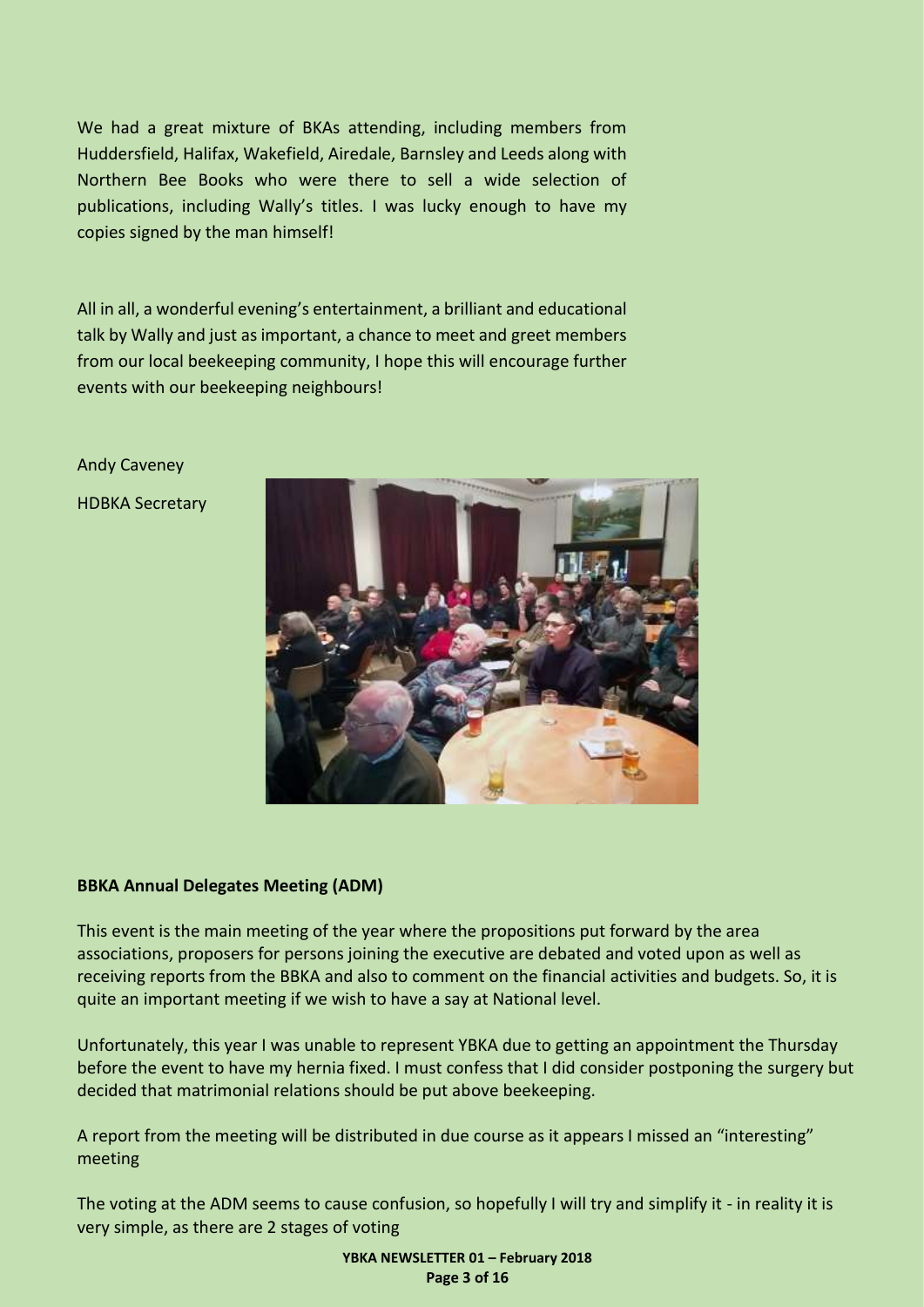- Each delegate has a single delegate vote this can be simply referred to as a "card vote" (so if 50 are in attendance, there are 50 persons to vote)
- should any delegate call a "membership vote" then the numbers of members each delegate represents goes into the numbers (for YBKA as an example the delegate has say 2200 votes – this gives representation of all the members in YBKA)

I have heard many times that YBKA does not get good representation at the meeting as we are a large geographical area with lots of members and only one delegate, in reality we have good representation if a membership vote is called.

One thing that continues to amaze and surprise me is that I tried to seek feedback and guidance on the various propositions that were on the ADM agenda, I outlined the propositions at the YBKA AGM. The documents were also contained in the BBKA newsletter. So, having canvassed opinions and comments, I waited for responses to come flooding in and waited and waited further, you guessed it – not a single comment, none at all.

I wonder therefore what we can do as a group to collect any feedback or obtain guidance on the BBKA propositions – there does seem to be a lack of interest. Balancing this there is also comments about not having representation. So, I continue to wonder what our members want.

We also have to consider the timing of the preparation of propositions to be taken to the BBKA ADM, to collate and publish the information to meet the BBKA timeline for the ADM does take quite some prolonged periods. Many propositions fail if they are badly worded, not fully costed or have not had the opportunity to get supported by other area associations – this does take time. Ideally if we are to raise any YBKA issues we should have an outline at the February YBKA delegates meeting – then seek some feedback from the YBKA representatives, then we have time to develop the information over the summer months. We should all accept that over the summer the YBKA committee do not meet very often as other bee related matters take over – we should accept that as volunteers and as we are all beekeepers our bees and practical activities do tend to take over our lives.

I raise the information above in an attempt to assist the future YBKA delegate to BBKA, it is an interesting role.

Tony Jefferson (Whitby BKA Secretary & YBKA delegate to BBKA)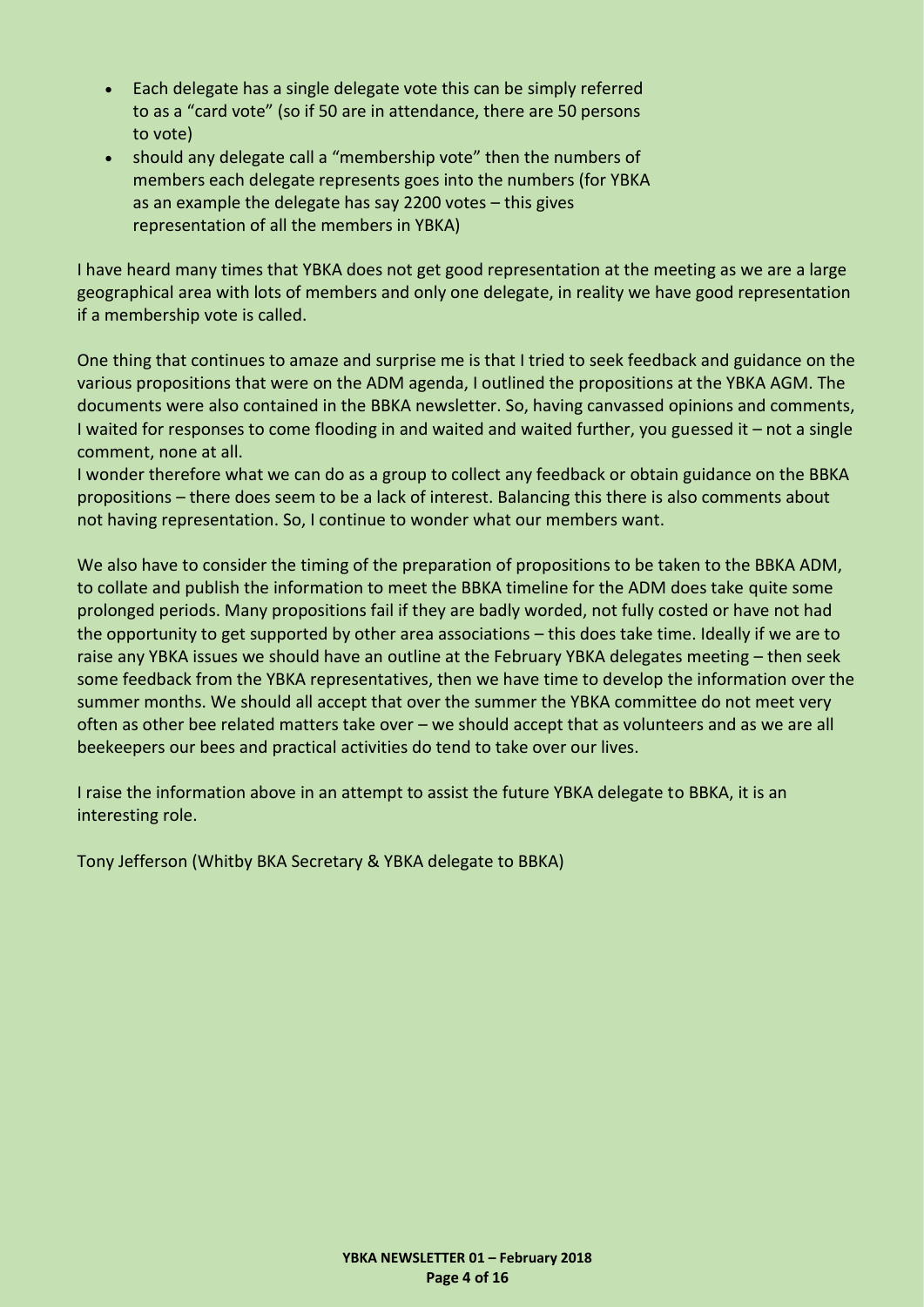#### **YBKA General Purposes Committee**

#### <span id="page-4-0"></span>**Wanted! New Education Officer, Contact YBKA Secretary if interested**

#### **Education Officer:**

- Keep members up-to-date with all examination and qualification potential through the BBKA Education Department.
- Co-ordinate applications for modules and assessments,
- Co-ordinate candidate/assessor appointments
- Arrange distribution of certificates
- Promoting examination/assessment statistics
- Provide advice to members regarding examination or assessment issues
- Organise courses/tuition to assist members preparing for examinations, qualifications, modules and assessments.

#### *Additional Desired skills and abilities:*

- *Good communication skills for a varied audience*
- *Enthusiastic and enjoy speaking to people*
- *Ability to use Internet and email*
- *Beekeeping experience - not a necessity but it would be advantageous.*
- *May suit a non-beekeeper member of a beekeeping household*
- *Use own initiative to develop role as appropriate*
- *Supported & welcomed by the YBKA GPC*
- *The posts are voluntary, time required for the post [approximately 2 hours per week]*
- *Reasonable expenses can be claimed*
- *Promote beekeeping and what needs to do to become a beekeeper*
- *Most roles are elected annually at the AGM and appointed to the General Purposes Committee – post holders are expected to attend GPC meetings.*
- *Serve as a Trustee of YBKA if required*
- *Enjoy working as a group and contribute to a friendly and relaxed environment*

*The above description is neither intended to be complete, exhaustive or final and are for guidance only. It is expected that the roles will become more specific as time goes on and it is expected that the role will be adapted to suit the specific skills of the holder as appropriate.*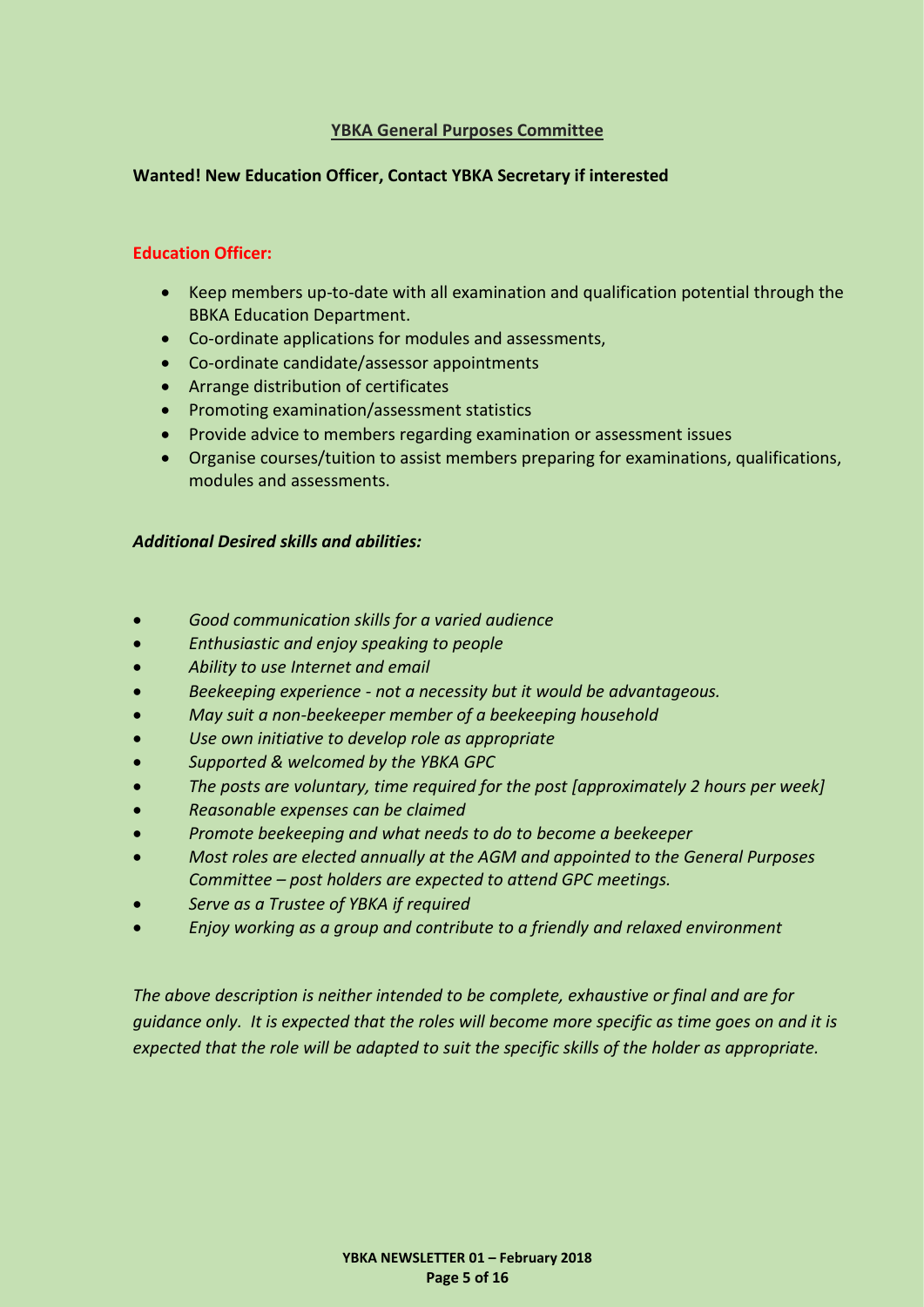#### <span id="page-5-0"></span>**The Science Behind Bee Keeping**

There are various science journals available to read on the intranet and there is an awful lot of research around honey bees. Below are just some excerpts from this last few weeks

#### **Agricultural fungicide attracts honey bees (dated 8/1/18)**

Summary:

When given the choice, honey bee foragers prefer to collect sugar syrup laced with the fungicide chlorothalonil over sugar syrup alone, researchers report.

#### <https://www.sciencedaily.com/releases/2018/01/180108121053.htm>

#### **Worldwide importance of honey bees for natural habitats captured in new report (dated 10/1/18)**

Summary:

An unprecedented study integrating data from around the globe has shown that honey bees are the world's most important single species of pollinator in natural ecosystems and a key contributor to natural ecosystem functions.

#### <https://www.sciencedaily.com/releases/2018/01/180110101005.htm>

#### **Think of honeybees as 'livestock,' not wildlife, argue experts**

Summary:

Contrary to public perception, die-offs in honeybee colonies are an agricultural not a conservation issue, argue researchers, who say that manged honeybees may contribute to the genuine biodiversity crisis of Europe's declining wild pollinators.

#### <https://www.sciencedaily.com/releases/2018/01/180125140910.htm>

#### **Deformed wing virus and drone mating flights in the honey bee (***Apis mellifera***): implications for sexual transmission of a major honey bee virus**

Abstract: Deformed wing virus (DWV) represents an ideal model to study the interaction between mode of transmission and virulence in honey bees since it exhibits both horizontal and vertical transmissions. However, it is not yet clear if venereal–vertical transmission represents a regular mode of transmission for this virus in natural honey bee populations. Here, we provide clear evidence for the occurrence of high DWV titres in the endophallus of sexually mature drones collected from drone congregation areas (DCAs).

<https://link.springer.com/article/10.1007/s13592-011-0088-7>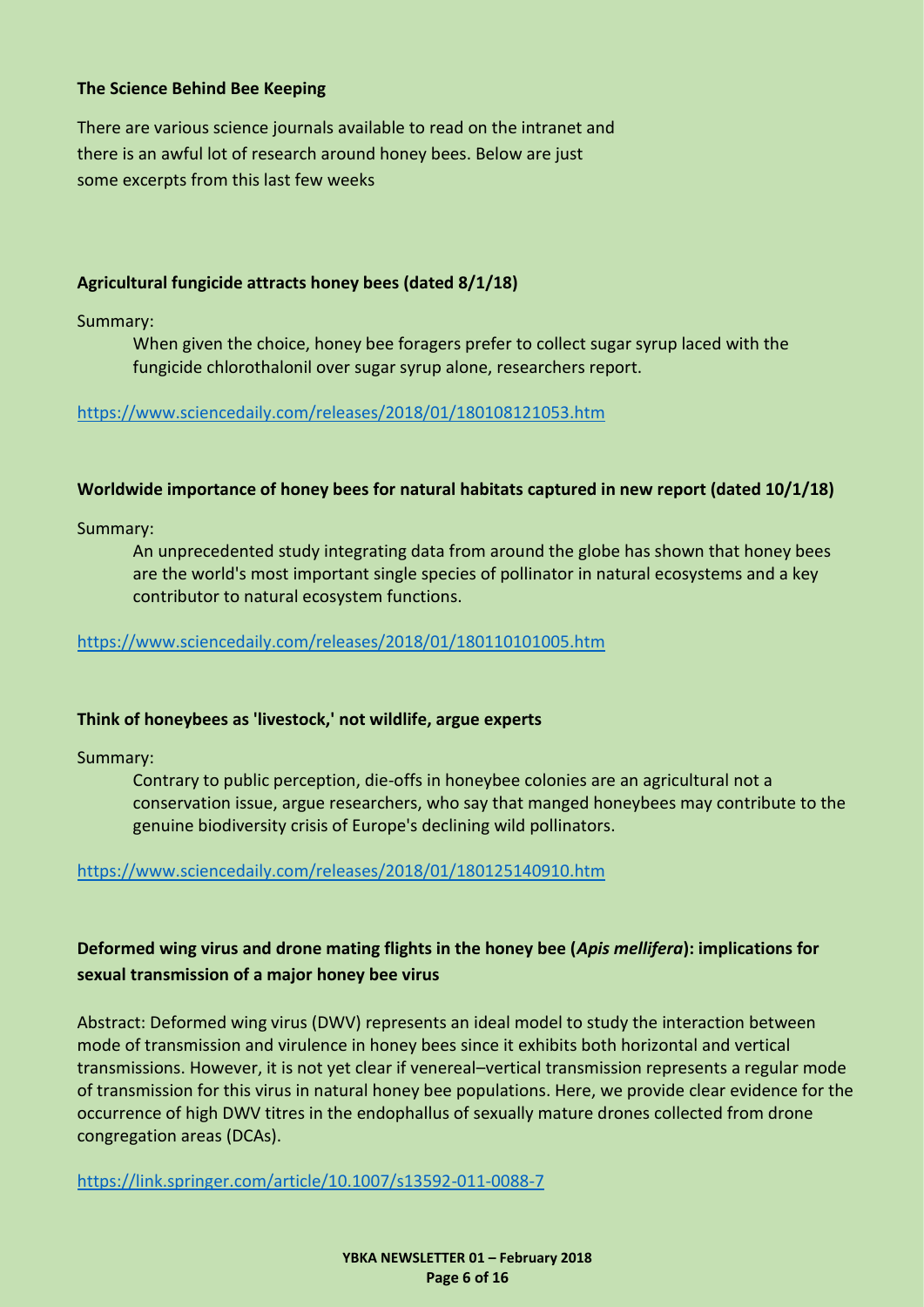#### <span id="page-6-0"></span>Honey Bee Body parts



#### ACROSS

- 3 What do bees store pollen in
- 4 Part of the bee that make some beekeepers go ouch!
- 6 Simple eyes that discern light intensity
- 7 Latin word for honey bee

#### DOWN

- 1 A pair of appendages near the insect's mouth
- 2 Two large compound eyes contain about 6,900 of what
- 5 Middle section of a bee
- 8 How many wings does a bee have

Answers at the end of the newsletter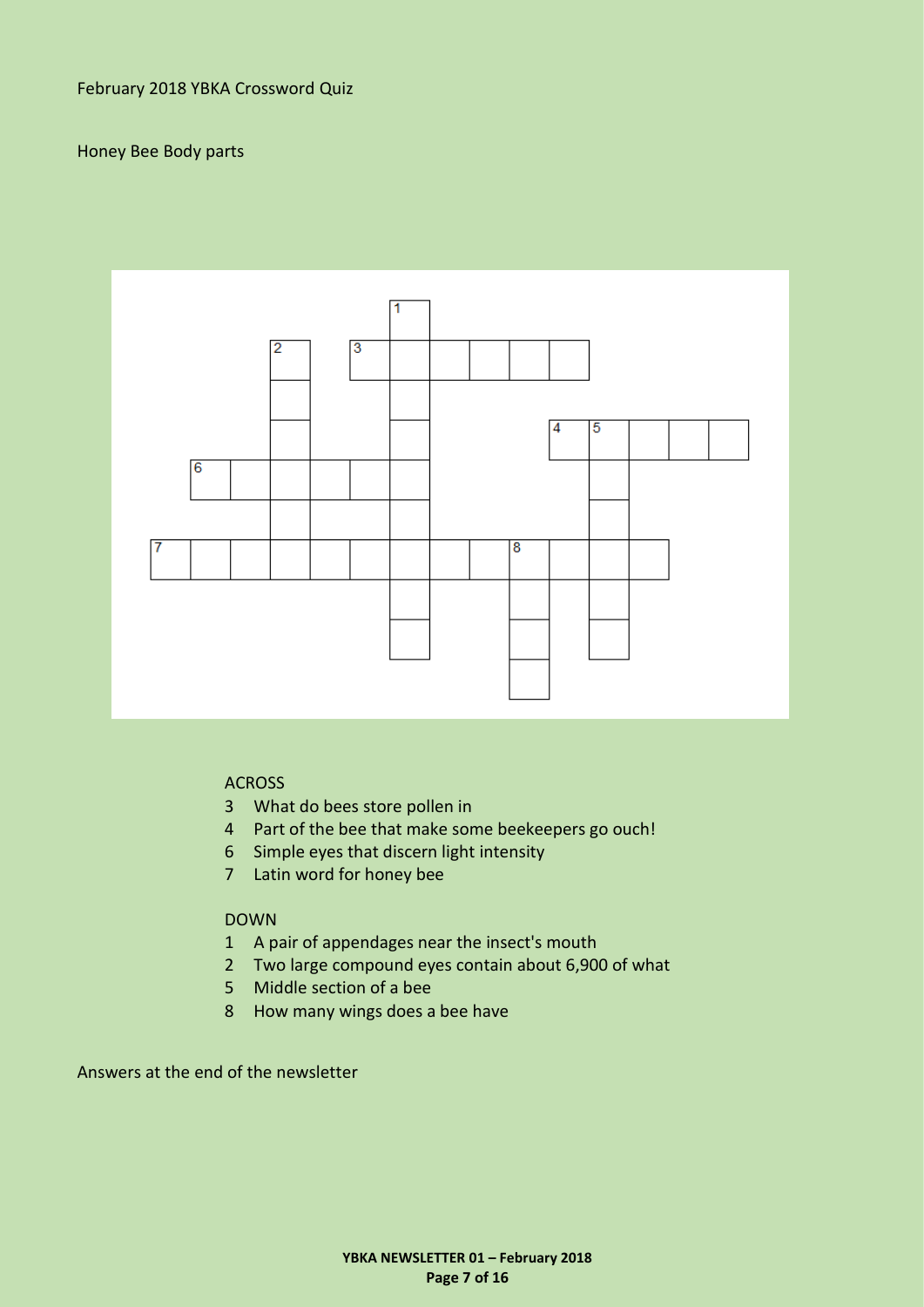# <span id="page-7-0"></span>*Annual Spring Conference Saturday, March 24th, 2018 8.30 am to 4.30 pm VENUE: Manor Academy in York*

| $08.30 - 09.15$ | Registration and refreshments                                                      |
|-----------------|------------------------------------------------------------------------------------|
| $09.15 - 09.30$ | <b>Welcome and Introduction</b>                                                    |
| $09.30 - 10.15$ | Margaret Murdin (NDB). The BBKA and what it stands for.                            |
| $10.15 - 10.30$ | Workshops and how you can book them.                                               |
|                 | Introduction of Dr. Ryad Al Sous.                                                  |
| $10.30 - 11.00$ | Coffee Break [Delegates opt for workshops & discussion groups]                     |
| $11.00 - 11.45$ | Dr. John Varker. This lecture sets the scene for the evolutionary history of bees. |
| $11.45 - 12.30$ | Trisha Marlow. How Bees help development in rural communities abroad.              |
| $12.30 - 13.30$ | <b>LUNCH</b>                                                                       |
| $13.30 - 15.30$ | <b>Workshops and Discussion Groups:</b>                                            |
|                 |                                                                                    |

Breeding better Bees & Queen-rearing - Tony Jefferson & Jim Pearson

The use of honey and beeswax in Cerate - Sara Robb

Skep-making - Geoff Pearson

Re-cycling wax - Chris Coulson

Discussion groups headed by Trisha Marlow, Dr Ryad Al Sous and John Varker.

15.30 – 16.00 Beekeepers question time. The YBKA Chairman (Phil Gee) will chair this section. The panel will consist of the speakers, the Regional Bee Inspector and members of the General Purposes Committee. An opportunity to question the speakers on what you have heard during the day and any other beekeeping issues that you may have.

Ticket price is either

£10 per ticket but does not include lunch and refreshments

£20 and includes all refreshments and lunch.

To book your ticket please contact Roger Chappel the YBKA secretary

By post 4, The Green, Brafferton, Darlington, Co. Durham DL1 3LB or By email: secretary@ybka.org.uk

By phone 01325 315741 or 07905 190 701

You can pay by card over the phone or by cheque (payable to YBKA) Please remember to inform us if you have any special dietary requirements.

Address for conference:

Manor Academy, Millfield Lane, Nether Poppleton, YORK, YO26 6PA



**YBKA Annual Spring Conference on Saturday 24th March 2018**

**YBKA NEWSLETTER 01 – February 2018 Page 8 of 16**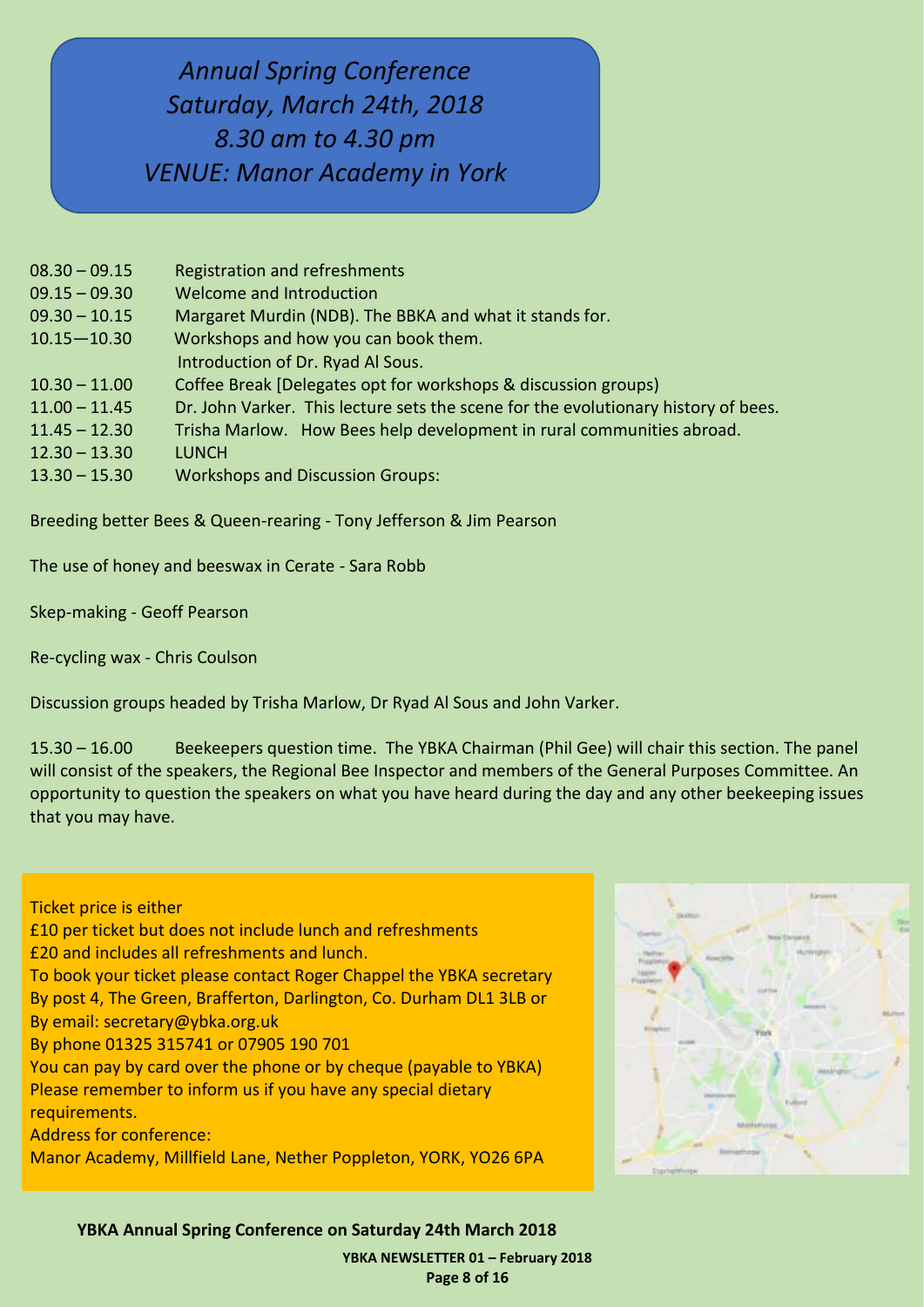#### **YBKA Spring Conference 2018**

#### **[www.ybka.org.uk/event/spring-conference-2018/](file:///C:/Users/eliza/Downloads/www.ybka.org.uk/event/spring-conference-2018/)**

### **Our main speakers at the conference**

**Dr. Sara Robb** is an award-winning scientist, professional speaker, author and managing director of her company Bath Potions. Sara moved to the United Kingdom to continue her research. In 2003, Sara left academic research and founded her company Bath Potions, which specialises in honey soaps and beeswax creams. Recipes are available in her first book: "Dr Sara's Honey Potions". Sara lives in North London with her family and runs workshops at the British Beekeepers Association Spring Convention and The National Honey Show each year. Sara has a continued interest in aging and anti-oxidants, particularly, the anti-oxidants in bee products and how they can slow the aging process.

**Margaret Murdin (NDB)** is a Master Beekeeper and is just completing her second year as Chairman of the BBKA. She has been a trustee of the BBKA for the last 6 years and is Assistant Moderator for the written exams. She assesses practical assessments at Basic, General Husbandry and Advanced Husbandry levels and tutors for the Correspondence Course. Margaret teaches beekeeping quite extensively. She moved from Merseyside to Oxfordshire last year and downsized her beekeeping operation because of the demands of the Chairmanship. Margaret keeps 9 colonies locally to where she lives and whenever possible escapes from the BBKA to enjoy her bees. She also likes to work with the BBKA staff and trustees as a whole integrated team and, using this approach, has taken the BBKA from years of losses to two years of significant surpluses without the need for an increase in capitation.

**Dr. W. John Varker** is a retired Leeds University Palaeontologist (Earth Sciences Department), who for 36 years lectured student groups of from 4 to over 300. He also has experience in Adult Education. His research concerned microfossils used for dating rocks which is obtained by dissolving limestones. For five years he was a member of an International Committee visiting sites in Germany, France, Ukraine, China, Mongolia and several parts of the United States. John came to beekeeping only recently when he inherited a single empty hive and so consequently joined the Leeds BKA, had his garden vetted for suitability and bought his first nucleus colony and set to work….

**Trisha Marlow** is a BBKA Master Beekeeper and assessor for the BBKA Basic assessment in England, Wales (through the WBKA) and Africa (BBKA Basic in Modern African Beekeeping). She lives on the family farm in the Welsh Marches with partner Paul. As volunteer Project Manager for the UK poverty alleviation charity Bees Abroad, her focus is mainly on projects in Ghana at this time as well as various sub-committee work at home. Trisha is also the Vice-County bee recorder for Montgomeryshire, records moths for the County and in her "spare time" likes to grow things, travel, and is finally learning to ride horses.

#### **WORKSHOPS**

<span id="page-8-0"></span>A variety of workshops will be taking place throughout the day covering such wide topics as cerate and soap production (**Dr Sara Robb)**, Skep making (**Geoff Pearson)** and making the best use of re-cycled wax (**Chris Coulson). Tony Jefferson** and **Jim Pearson** will give their own unique views on how best to develop goodnatured colonies and how to rear your own queens with the very best characteristics.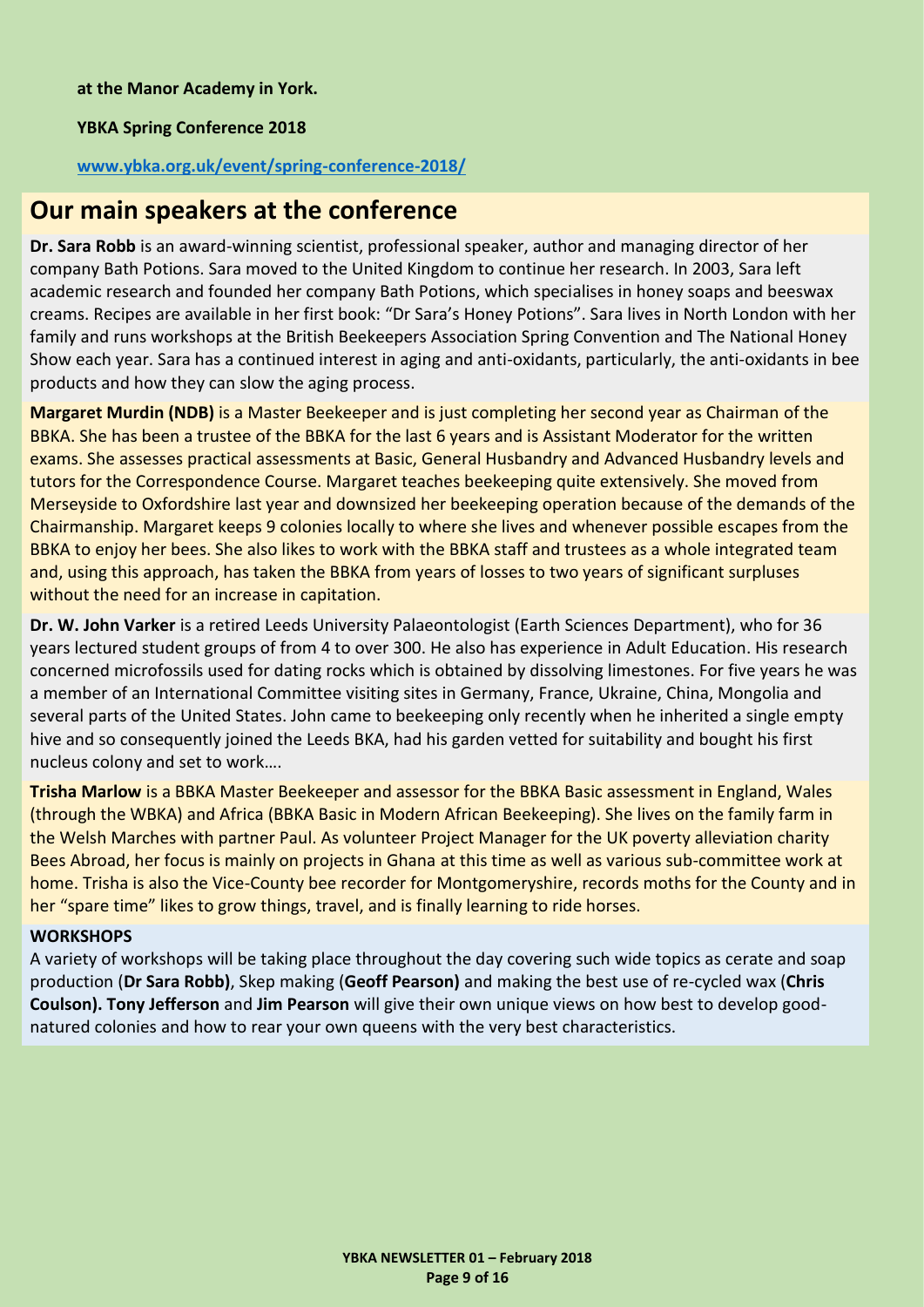#### **Yorkshire Beekeepers pavilion volunteers, for The Great Yorkshire show July 2018.**

Ever year at the great Yorkshire show the Y.B.K.A opens up our headquarters on the Harrogate show ground to the public. We sell honey produced by our volunteers and stewards plus we have a range of stalls set up inside the pavilion displaying all the various types of equipment used in beekeeping, microscopy stall run by Jim Pearson who many will know and we have honey tasting plus an observation hive live bees and more.

 All this though is totally dependent on volunteers who give up their time to come along and help on a daily basis. We love to get our volunteers from all our 20 plus associations if possible. We require 10 volunteers each day of the show, and this year's show is held on Tues July 10th, Wed July 11th and Thurs July 12th. Volunteers can sometimes ask for one two or three days, dependent on how many volunteers apply.

 The volunteers gain free entry into the show to help out in the various activities we put on plus they get a free lunch prepared by our kitchen steward Linda and all drinks and snacks throughout the day are provided. If you have any special diary request please let me know when you register on the list. I send out a ticket to each volunteer for their entry nearer the time and we like them to arrive by 9-00 am each day as after this time it gets very busy and parking can be troublesome. If for any reason tickets are sent out but you can't attend, please let me know and return the entry tickets. Address will be provided.

 The volunteers are taken on a first come first served basis, as it has proven very popular with couples and singles alike, please let me know a.s.a.p. Each volunteer can bring up to 25 jars of their own honey for sale at the show sold at a premium price, however this must be clean honey free of any bits / labelled correctly as for sale to regulations UK standards, plus only in either 1 lb or 12 oz jars only. Cut combs must be 8 oz and all will be sold as such and of last year's honey at the oldest. Honey sections are limited to 10 per day round or square these are in place of the 25 jars. All prices listed will be sent out prior to the show to anyone who says they will bring honey along for sale.

 Anyone wishing to come along and help out please contact me, Dave Shannon on 01302 772837 with the day/ days you wish to come along and I will try to accommodate your wishes. Names and addresses of those interested will be taken from the first week in April on this number and I look forward to hearing from each and every association with a few volunteers to help out on what is a great show and we at Y.B.K.A are a very popular attraction over the three days of the show. Please secretaries try to get your members involved or come along yourselves and enjoy the days out. Evening are the best time to contact me between 6-00 / 8pm.

Happy beekeeping for 2018 Dave Shannon.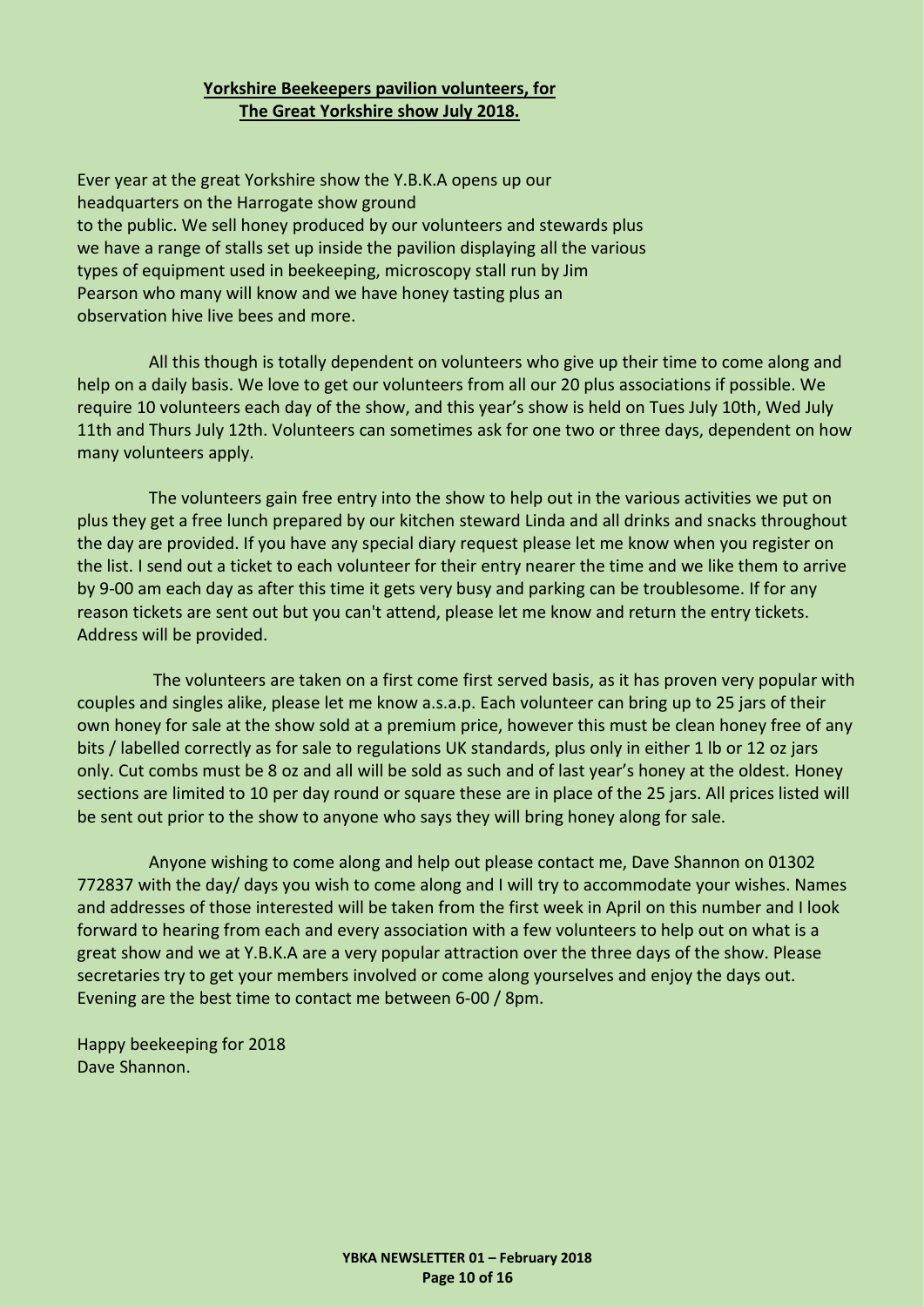## <span id="page-10-0"></span>**Y.B.K.A. CALENDAR 2018**

**Saturday 10th February - Module Tutorials 10am till 3pm Saturday 24th February : Spring (Delegates) Conference 10am Saturday 17th March: BBKA Module Examinations. Saturday 24th March: YBKA ANNUAL CONFERENCE 6th, 7th & 8th April : BBKA Spring Convention (Harper Adams) Friday 27th April : GPC Meeting (Harrogate) 6pm Friday 8th June : GPC Meeting (Harrogate) 6pm June 12th/13th : YAS Schools' Days July 10th – 12th : Great Yorkshire Show (Harrogate) Friday 20th July : GPC Meeting (Harrogate) 6pm Friday 7th Sept : GPC Meeting (Harrogate) 6pm Friday 5th October : GPC Meeting (Harrogate) 6pm Saturday 6th October: Autumn Delegates Meeting (Provisional) October : Countryside Live & YBKA Honey Show (Harrogate) October 26th – 28th : National Honey Show Friday 9th November : GPC Meeting (Harrogate) 6pm Saturday 10th November : Module Exams Saturday 24th November : AGM 10a**

> **Yorkshire BKA Facts The large eyes at the front of a bee are called Compound eyes**

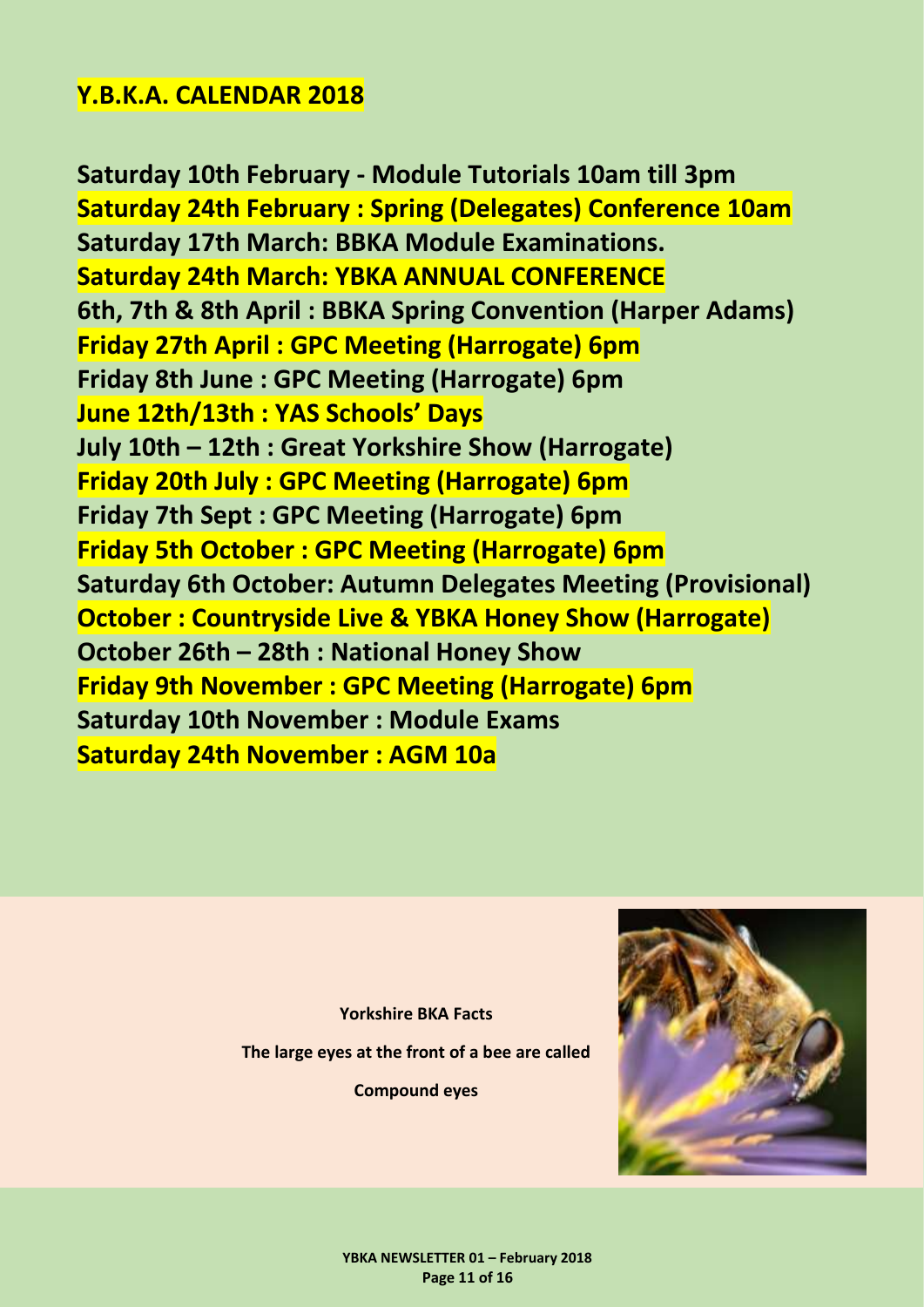<span id="page-11-0"></span>

| <b>YBKA Committee</b>                                        |                           |                                      |               |
|--------------------------------------------------------------|---------------------------|--------------------------------------|---------------|
| Position                                                     | <b>Name</b>               | e-mail address                       | Telephone(s)  |
| Chairman                                                     | <b>Phil Gee</b>           | pjgphilgee@btinternet.com            | 01422 886114  |
|                                                              |                           |                                      | 07769 650059  |
|                                                              |                           |                                      |               |
| <b>General Secretary</b>                                     | <b>Roger Chappel</b>      | secretary@ybka.org.uk                | 01325 315741  |
|                                                              |                           |                                      | 07905 190701  |
| <b>Treasurer</b>                                             | Norbert Cooper            | norbert.cooper@btinternet.com        | 01937 834 809 |
|                                                              |                           |                                      | 07957 404 047 |
| <b>Education/Examinations Officer</b>                        | <b>VACANT</b>             | Apply to YBKA secretary for position |               |
| <b>Membership Secretary</b>                                  | <b>Jonathan Burton</b>    | jonathanburton@aol.com               | 01909 569400  |
|                                                              |                           |                                      | 07894 562 824 |
| Webmaster                                                    | <b>David Lamont</b>       | davidlamont431@btinternet.com        | 01274 619787  |
|                                                              |                           | dave@mtvhosting.co.uk                | 07968 817153  |
| <b>Honey Show Chief Steward</b>                              | Dave Shannon              | daveshannon.aca@me.com               | 01302 772837  |
|                                                              |                           |                                      | 07907 856515  |
| <b>Newsletter Editor</b>                                     | <b>Chris Barlow</b>       | newsletter@ybka.org.uk               | 07849 150 837 |
| <b>Equipment/Resources Officer</b>                           | Derrie O'Sullivan         | derrie@ntlworld.com                  | 07801 953 145 |
|                                                              |                           |                                      |               |
| <b>Area Representatives</b>                                  |                           |                                      |               |
| <b>Beverley</b>                                              | <b>Position Available</b> | Apply to YBKA secretary for position |               |
|                                                              |                           | rob@claxton-                         |               |
| Wharfedale                                                   | Rob Claxton-Ingham        | ingham.seriouslyinternet.com         | 07961 423 216 |
| Barnsley, Doncaster & Rotherham                              | <b>Bronwen White</b>      | bron@mistral138.plus.com             | 01142 307957  |
| Halifax, Huddersfield, Wakefield &                           |                           |                                      |               |
| Pontefract                                                   | <b>Phil Gee</b>           | pjgphilgee@btinternet.com            | 01422 886114  |
|                                                              |                           |                                      | 07769 650059  |
| Darlington, Northallerton, Richmond                          | <b>Roger Chappel</b>      | secretary@ybka.org.uk                | 01325 315741  |
|                                                              |                           |                                      | 07905 190701  |
| <b>Bradford</b>                                              | <b>Position Available</b> | Apply to YBKA secretary for position |               |
| Area Rep (Easingwold)                                        | <b>John Gaunt</b>         | j.gaunt@wass.co.uk                   | 01347 868516  |
| <b>Barkston Ash)</b>                                         | <b>Sandy Goodall</b>      | s.goodall@btinternet.com             | 01937 844827  |
| York                                                         | <b>Vicky Leaf</b>         | vicky@glade-farm.co.uk               | 07847 327 861 |
| Airedale                                                     | <b>Position Available</b> | Apply to YBKA secretary for position |               |
| Leeds                                                        | <b>Katey Slater</b>       | slaterkatey@gmail.com                |               |
| Whitby, Scarborough, Malton & Ryedale<br>& BBKA ADM Delegate | <b>Tony Jefferson</b>     | stoneleabees@yahoo.co.uk             | 07749 731945  |
| <b>NBU Rep</b>                                               | <b>Ivor Flatman</b>       | ivor.flatman@apha.gsi.gov.uk         | 01924 252795  |
| <b>YAS Rep</b>                                               | Ivor Flatman              | ivor.flatman@homecall.co.uk          | 01924 257089  |
|                                                              |                           |                                      | 07775119436   |

President: Lord Gisborough, Gisborough Hall, Gisborough, Yorks TS14 6PT

#### **Yorkshire BKA Facts**

**A main blood vessel running through a bee is called** 

**Dorsal Aorta**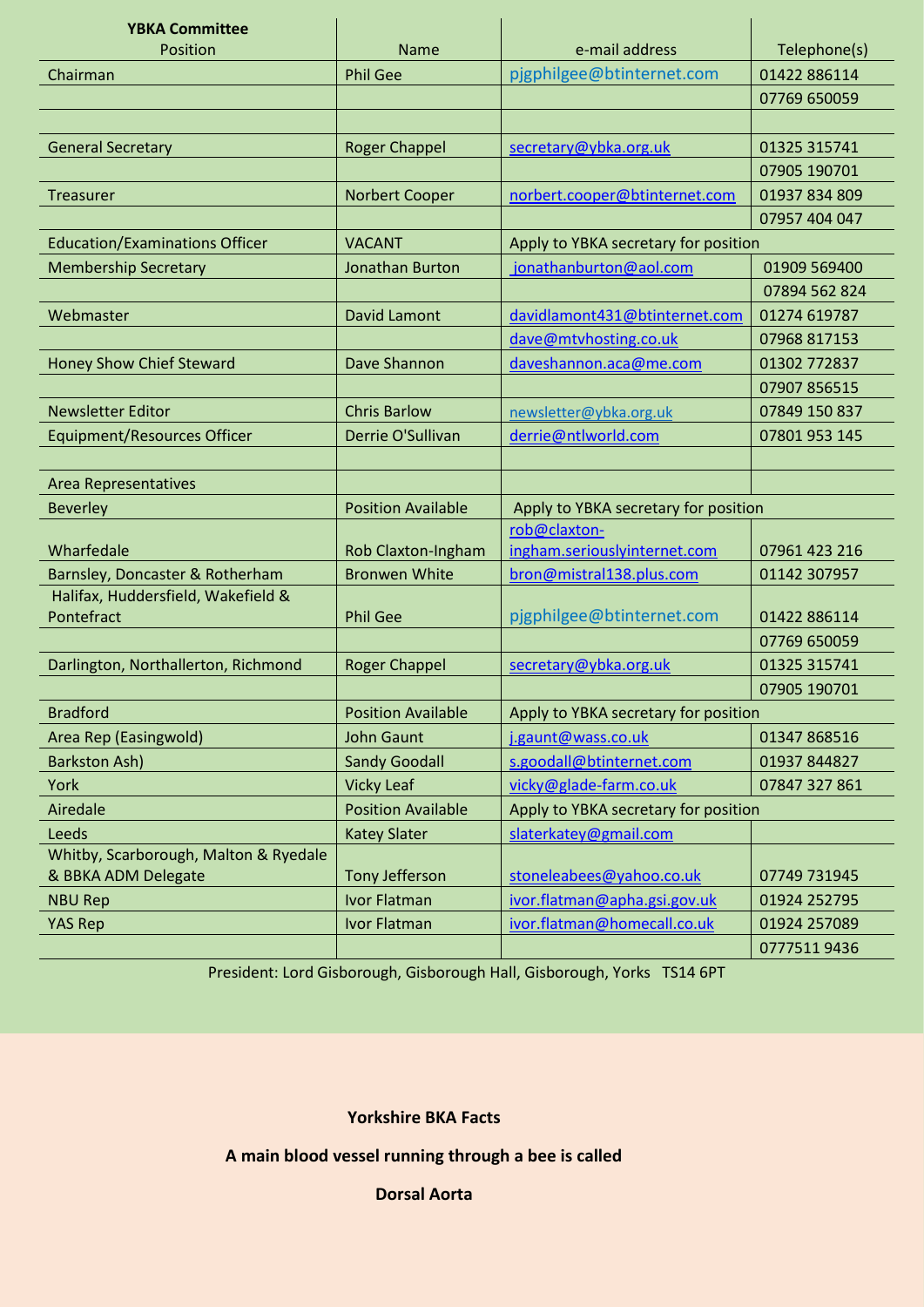# **THORNE**



<span id="page-12-0"></span>**NEW CATALOGUE COMING** SOON... Collect your

bargains at...

\* \*



**Bee Tradex** 3rd March **Ulster Beekeepers Convention** 9th & 10th March **Welsh Beekeepers Convention** 24th March **BBKA Spring Convention** 14th April

Orders now being taken E H THORNE (Beehives) LTD

 $\frac{1}{2}$ 

BEEHIVE BUSINESS PARK, RAND, Nr. WRAGBY, LINCOLNSHIRE, LN8 5NJ Tel. 01673 858555 sales@thorne.co.uk www.thorne.co.uk like us on Facebook www.facebook.com/E.H.Thorne or follow us on Twitter @ThorneBeehives

### Get 13 Issues for the Price of 12! Use code NEWS18Y at checkout\*

# ee informed R

Page 13 of 16

## **Why choose Bee Craft?**

- $\rightarrow$  International award-winner
- **Britain's best-selling beekeeping magazine**
- $\rightarrow$  authoritative information for new and experienced beekeepers
- latest news
- vour letters
- $\rightarrow$  features
- latest research
- **BKids and youth sections**
- 
- what's on<br>Classified ads
- online shop
- $\rightarrow$  online bonus features

You've got the equipment

You're buzzing to go

**Subscribe to Bee Craft magazine for** the informed 'know how' in each month's edition

loin the Bee Craft Live webinars and ask your questions each month

bee-craft.com/shop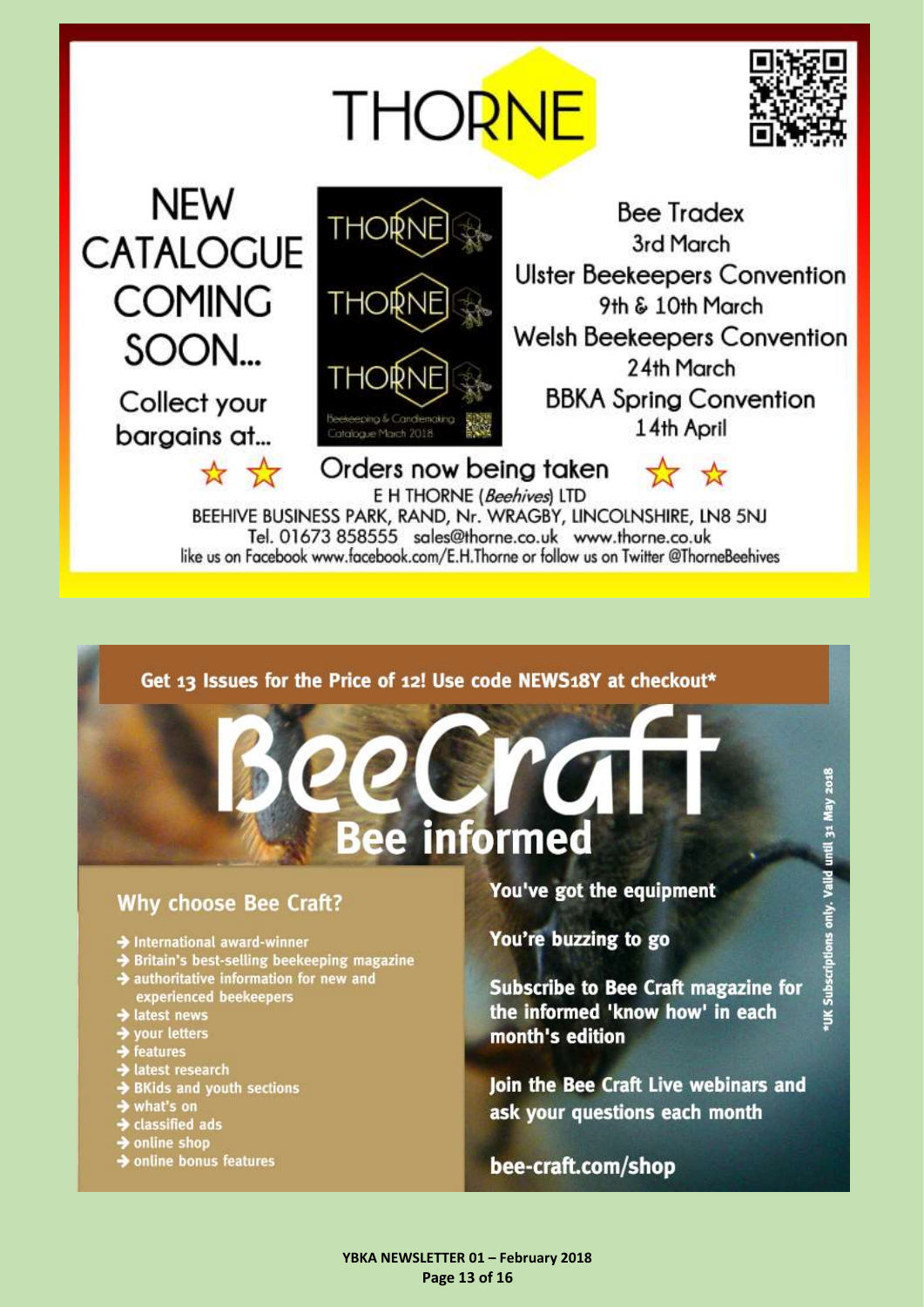**MAISEMORE APIARIES LITD MANUFACTURERS & SUPPLIERS OF ALL BEEKEEPING EQUIPMENT** 

## We also do an excellent wax exchange, straight swap or conversion!





#### **Frames**

- **Hives & Hive Parts Cedar**
- **Rock Bottom Hives Cedar**
- **Polystyrene Hives & Polystyrene Hive Parts**
- **Extraction**
- Clothing
- **Smokers**
- **Bee Health & Fumigation**
- **Books**
- **Beeswax Foundation**
- **Glass Jars & Containers**
- **Marking**
- **Queen Rearing**
- **Honey For Sale**
- Gift Vouchers £5 £10 £20
- **Hive Tools & Hardware**
- Labels
- **Bees on Comb & Queens**
- **Feeders**
- **Bee Feed**
- **Parts & Accessories**

OLD ROAD, MAISEMORE, GLOUCESTER, GL2 8HT TEL: 01452 700289 FAX: 01452 700196 sales@bees-online.co.uk www.bees-online.co.uk www.woodenbriquettes.co.uk

G)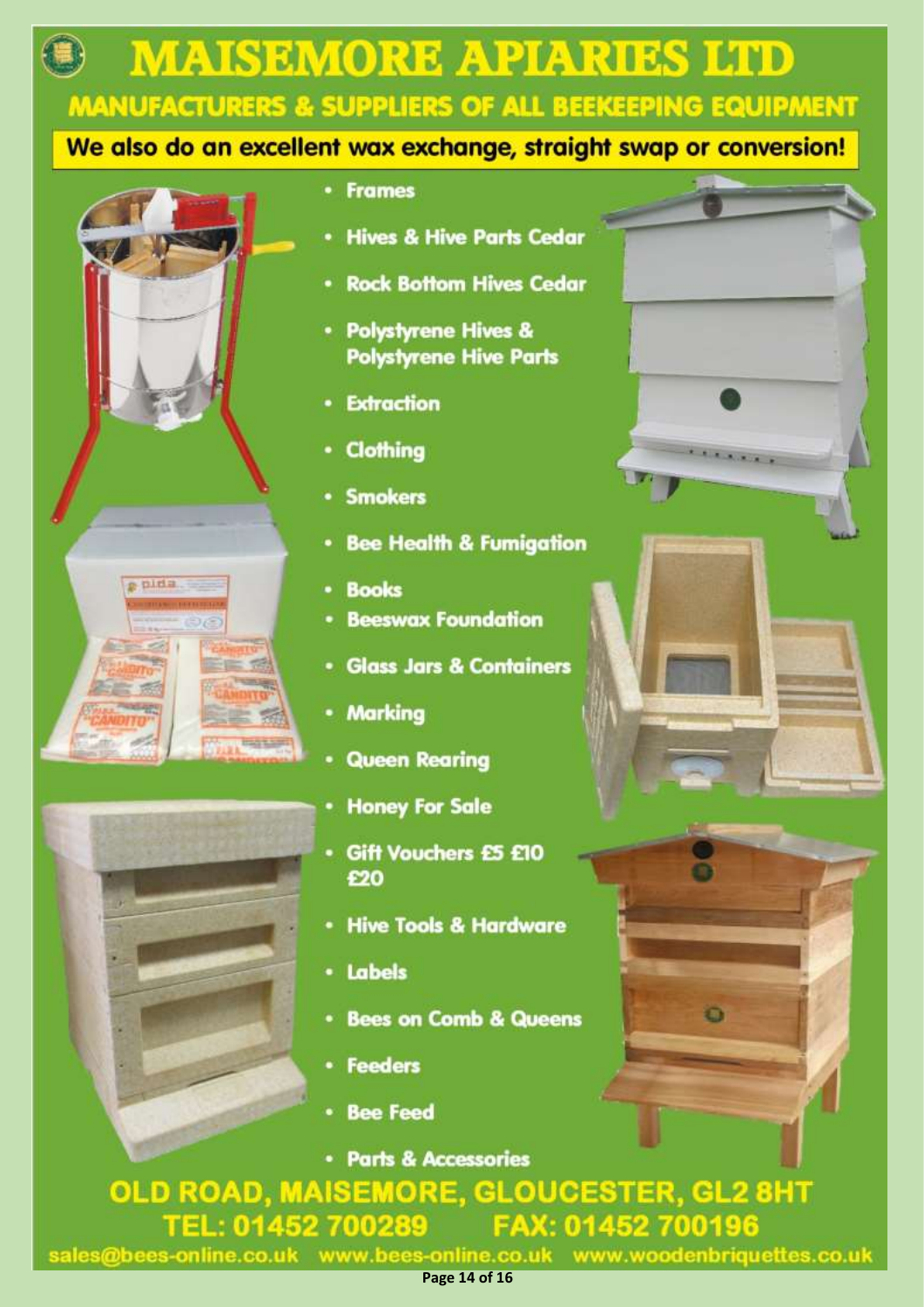# There are queen cells in my hive what should I do?

# **Latest NBB publication, Author Wally Shaw**

A great reference for beekeepers wanting to make use of their queens with correct methods and practice.



# **Following the Wild Bees**

## By Thomas D. Seeley

Following the Wild Bees is a delightful foray into the pastime of bee hunting, an exhilarating outdoor activity that used to be practiced widely but which few people know about today, A Fascinating read for anyone into Apiculture.

# **Mating Biology of Honey bees**

By GUDRUN KOENIGER, NIKOLAUS KOENIGER, JAMIE ELLIS **AND LAWRENCE CONNOR** 

> A truly impressive synthesis on an enormous body of research on the reproductive biology, and especially the mating behaviour of honey bees.





# **The Beekeepers Quarterly**

The Beekeepers Quarterly - 4 Issues per Year

The BKQ is an international English language beekeeping journal which has been published since 1984 by Northern Bee Books and edited by John Phipps. Over the years it has developed into a 60 page full colour magazine which is available both in print and online.

Over 350 Beekeeping titles available visit www.northernbeebooks.co.uk **We Post Worldwide** Tel: 01422 882751